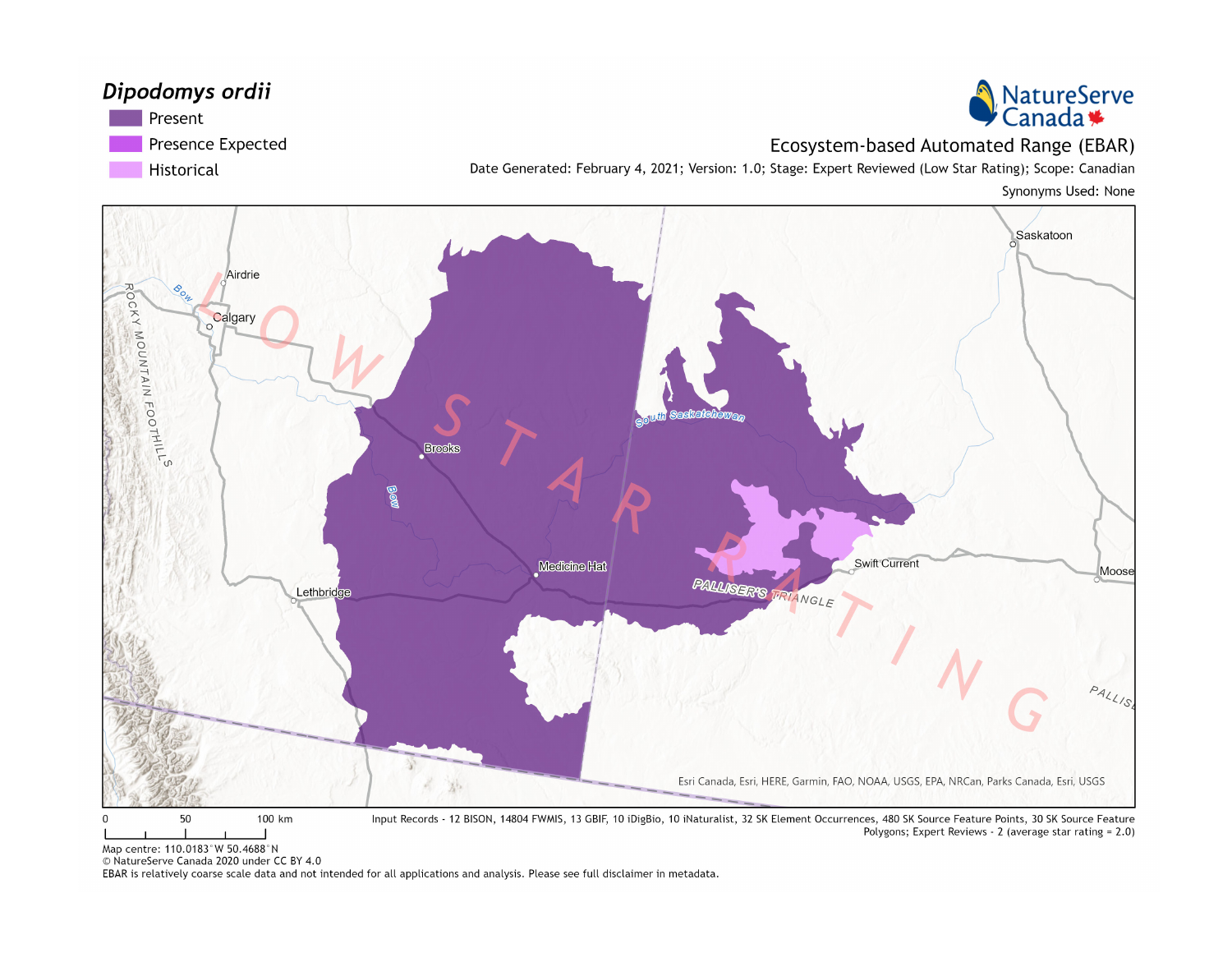

# **Ecosystem-based Automated Range (EBAR) Metadata**

### Species

| <b>National Scientific Name:</b> | Dipodomys ordii                                                                                                                                                      |
|----------------------------------|----------------------------------------------------------------------------------------------------------------------------------------------------------------------|
| <b>National English Name:</b>    | Ord's Kangaroo Rat                                                                                                                                                   |
| <b>National French Name:</b>     | Rat kangourou d'Ord                                                                                                                                                  |
| <b>Element National ID:</b>      | 167624                                                                                                                                                               |
| Element Global ID:               | 103588 (go to NatureServe Explorer)                                                                                                                                  |
| <b>Element Code:</b>             | AMAFD03010                                                                                                                                                           |
| <b>Endemism Type:</b>            | N                                                                                                                                                                    |
| Rank/Status                      |                                                                                                                                                                      |
| Global Rank:                     | G5 (reviewed April 04, 2016)                                                                                                                                         |
| National Rank (Canada):          | N <sub>2</sub> (reviewed 2017)                                                                                                                                       |
| Subnational Ranks (Canada):      | $AB = S1, SK = S2$                                                                                                                                                   |
| National Rank (United States):   | N5 (reviewed 1996)                                                                                                                                                   |
|                                  | Subnational Ranks (United States): AZ=S5, CA=SNR, CO=S5, ID=S4, KS=S5, MT=S5, ND=S4, NE=S5, NM=S5, NN=S5, NV=S5, OK=SNR, OR=S4, SD=S5, TX=S4,<br>UT=S5, WA=S4, WY=S5 |
| National Rank (Mexico):          | <b>None</b>                                                                                                                                                          |
| Subnational Ranks (Mexico):      | None                                                                                                                                                                 |
| <b>Canadian SARA Status:</b>     | Endangered/En voie de disparition (December 13, 2007)                                                                                                                |
| <b>Canadian COSEWIC Status:</b>  | Endangered (April 28, 2017)                                                                                                                                          |
| <b>US ESA Status:</b>            | <b>None</b>                                                                                                                                                          |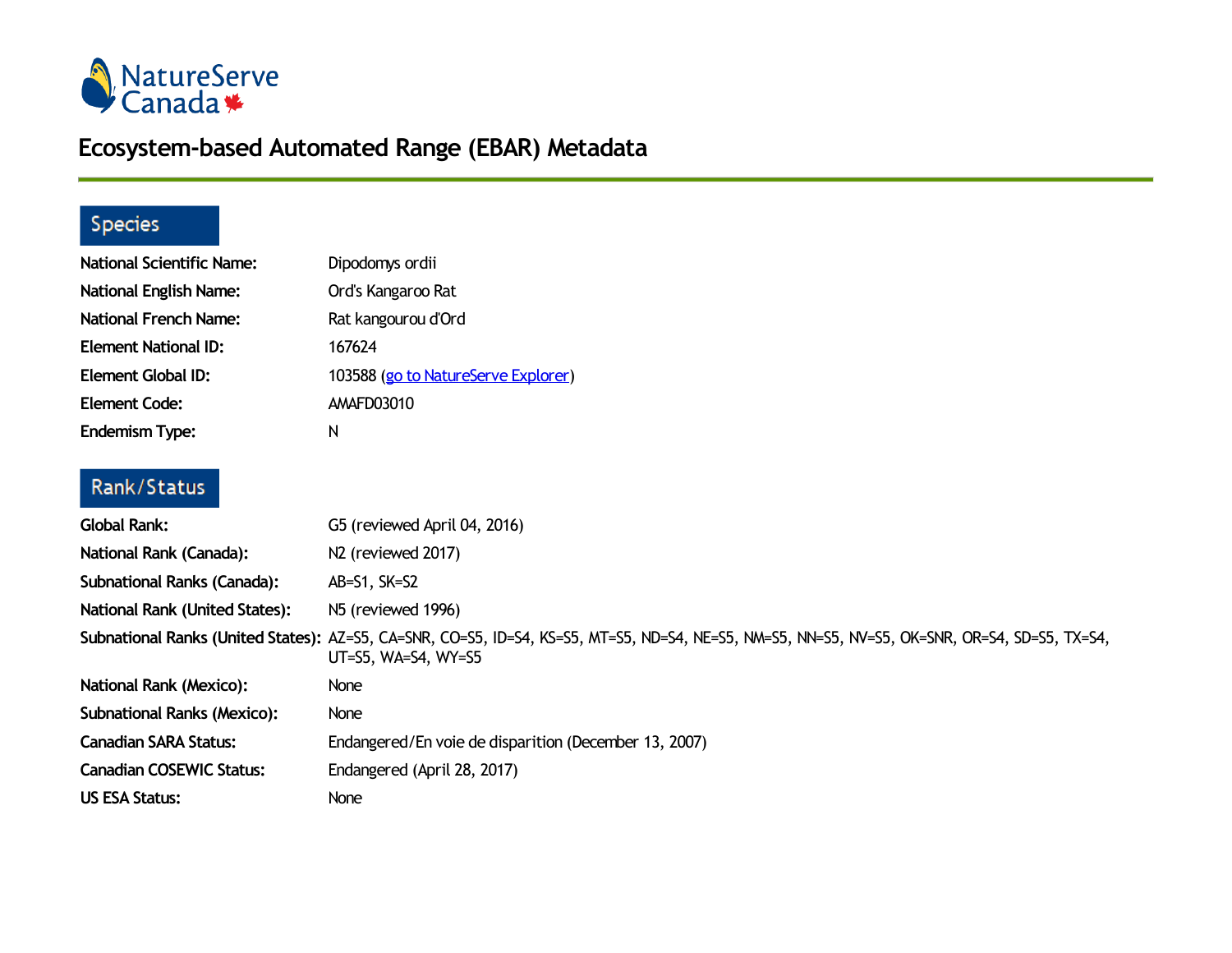# Range Map

| <b>Date Generated:</b>       | February 04, 2021                                                                                                                                                                                                                                                                         |
|------------------------------|-------------------------------------------------------------------------------------------------------------------------------------------------------------------------------------------------------------------------------------------------------------------------------------------|
| <b>Version:</b>              | 1.0                                                                                                                                                                                                                                                                                       |
| Stage:                       | Expert Reviewed (Low Star Rating)                                                                                                                                                                                                                                                         |
| Scope:                       | Canadian                                                                                                                                                                                                                                                                                  |
| Metadata:                    | Primary Species Name - Dipodomys ordii (Wilson and Reeder, 1993)<br>Input Records - 12 BISON, 14804 FWMIS, 13 GBIF, 10 iDigBio, 10 iNaturalist, 32 SK Element Occurrences, 480 SK Source<br>Feature Points, 30 SK Source Feature Polygons; Expert Reviews - 2 (average star rating = 2.0) |
| <b>Comments:</b>             | This range has a low star rating.                                                                                                                                                                                                                                                         |
| Disclaimer:                  | Please review our methods document before using EBAR.                                                                                                                                                                                                                                     |
|                              | EBAR range data are relatively coarse scale and appropriate for screening and education purposes, but are not intended<br>for all types of applications and analysis.                                                                                                                     |
|                              | The absence of data in any geographic areas does not necessarily mean that a species is not present.                                                                                                                                                                                      |
|                              | An ecoshape with a presence value does not necessarily mean that a species is present throughout the entire geographic<br>area.                                                                                                                                                           |
| <b>Presence Definitions:</b> | Present - the species is found within the ecoshape based on species observation data, Element Occurrences, Source<br>Features, Canadian Federal Critical Habitat, or expert opinion.                                                                                                      |
|                              | Presence Expected - expert opinion the species may be present, or the ecoshape overlapped with a range estimate or a<br>habitat suitability model.                                                                                                                                        |
|                              | Historical - all species occurrence data within the ecoshape contains observation data greater than 40 years old or an<br>Element Occurrence (EO) that was ranked as Extirpated or Historical (EO Rank of H, H?, X or X?).                                                                |
| <b>Map Projection:</b>       | North America Albers Equal Area Conic (WKID 4269)                                                                                                                                                                                                                                         |
| Credits                      |                                                                                                                                                                                                                                                                                           |
| <b>Suggested Citation:</b>   | NatureServe Canada, 2020. Ecosystem-based Automated Range (EBAR) for Dipodomys ordii, Version 1.0, Expert<br>Reviewed (Low Star Rating) (Canadian Scope). Ottawa, Canada. Retrieved from [insert url] on [insert date]                                                                    |
| License:                     | Ecosystem-based Automated Range (EBAR) Project, Copyright NatureServe Canada 2020 under CC BY 4.0<br>(creativecommons.org/licenses/by/4.0/)                                                                                                                                               |
| Project Website:             | www.natureserve.org/natureserve-network/canada/biodiversity-data/ebar-range-mapping                                                                                                                                                                                                       |
| Contact:                     | ebar-kba@natureserve.ca                                                                                                                                                                                                                                                                   |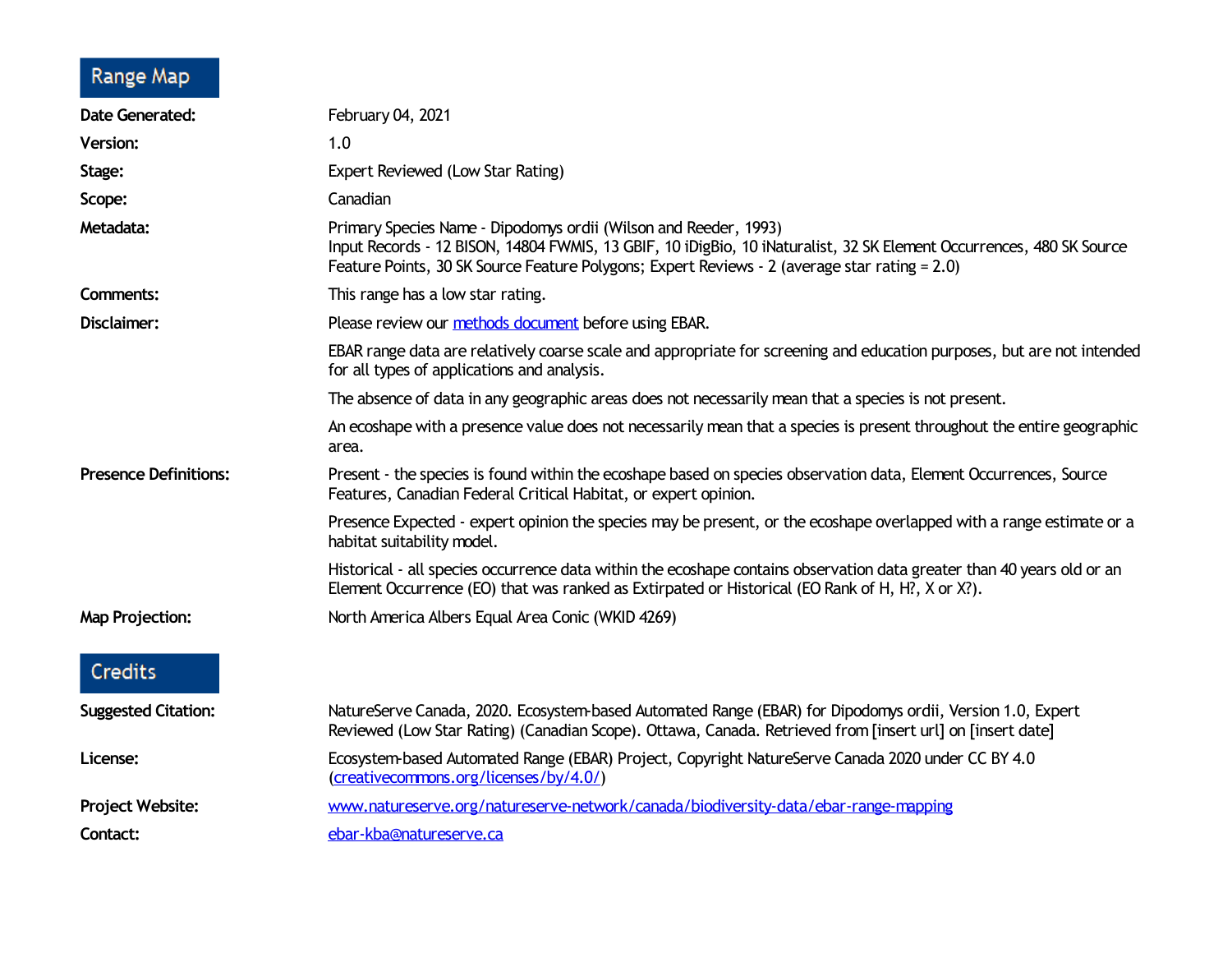| Input References:         | BISON - United States Geological Survey (https://bison.usgs.gov/)<br>FWMIS - Retrieved June-8-2020 from the Fish and Wildlife Management Information System (FWMIS), Alberta<br>Environment and Parks.<br>GBIF - Global Biodiversity Information Facility (https://www.gbif.org)<br>iDigBio - Integrated Digital Biocollection (https://www.idigbio.org/)<br>iNaturalist - California Academy of Sciences and the National Geographic Society (https://www.inaturalist.org/)<br>SK Element Occurrences - Saskatchewan Conservation Data Centre<br>SK Source Feature Points - Saskatchewan Conservation Data Centre<br>SK Source Feature Polygons - Saskatchewan Conservation Data Centre |
|---------------------------|------------------------------------------------------------------------------------------------------------------------------------------------------------------------------------------------------------------------------------------------------------------------------------------------------------------------------------------------------------------------------------------------------------------------------------------------------------------------------------------------------------------------------------------------------------------------------------------------------------------------------------------------------------------------------------------|
| <b>Reviewers by Taxa:</b> | Invertebrate Animal - Ants, Wasps, and Sawflies - James Glasier, David McCorquodale                                                                                                                                                                                                                                                                                                                                                                                                                                                                                                                                                                                                      |
|                           | Invertebrate Animal - Bee Flies - Joel Kits                                                                                                                                                                                                                                                                                                                                                                                                                                                                                                                                                                                                                                              |
|                           | Invertebrate Animal - Bumble Bees - COSEWIC, Rich Hatfield                                                                                                                                                                                                                                                                                                                                                                                                                                                                                                                                                                                                                               |
|                           | Invertebrate Animal - Butterflies and Skippers - Taylor Davis, Mark Elderkin, Chris Friesen, Sylvain Giguere, Cary<br>Hamel, Terrell Hyde, Jessica Petersen, Christian Schmidt, Stephanie Shepherd                                                                                                                                                                                                                                                                                                                                                                                                                                                                                       |
|                           | Invertebrate Animal - Caddisflies - Andrew Rasmussen, Eleanor Gaines, Kyle Johnson                                                                                                                                                                                                                                                                                                                                                                                                                                                                                                                                                                                                       |
|                           | Invertebrate Animal - Dragonflies and Damselflies - Taylor Davis                                                                                                                                                                                                                                                                                                                                                                                                                                                                                                                                                                                                                         |
|                           | Invertebrate Animal - Flower Flies or Hoverflies - Colin Jones, Jeff Skevington                                                                                                                                                                                                                                                                                                                                                                                                                                                                                                                                                                                                          |
|                           | Invertebrate Animal - Giant Silkworm and Royal Moths - Richard Westwood                                                                                                                                                                                                                                                                                                                                                                                                                                                                                                                                                                                                                  |
|                           | Invertebrate Animal - Grasshoppers - Chris Bomar, David Cuthrell, Terrell Hyde, Dan Johnson, Colin Jones, James<br>Miskelly, Randi Mulder                                                                                                                                                                                                                                                                                                                                                                                                                                                                                                                                                |
|                           | Invertebrate Animal - Mason Bees - Jeremy Siemers, Lusha Tronstad                                                                                                                                                                                                                                                                                                                                                                                                                                                                                                                                                                                                                        |
|                           | Invertebrate Animal - Mayflies - Lukas Jacobus                                                                                                                                                                                                                                                                                                                                                                                                                                                                                                                                                                                                                                           |
|                           | Invertebrate Animal - Millipedes and Centipedes - Joel Gibson                                                                                                                                                                                                                                                                                                                                                                                                                                                                                                                                                                                                                            |
|                           | Invertebrate Animal - Other Beetles - David Cuthrell, Colin Jones                                                                                                                                                                                                                                                                                                                                                                                                                                                                                                                                                                                                                        |
|                           | Invertebrate Animal - Other Flies and Keds - Joel Gibson                                                                                                                                                                                                                                                                                                                                                                                                                                                                                                                                                                                                                                 |
|                           | Invertebrate Animal - Other Insects - Joel Gibson, Colin Jones, Joel Kits                                                                                                                                                                                                                                                                                                                                                                                                                                                                                                                                                                                                                |
|                           | Invertebrate Animal - Other Moths - Mike Burrell, Taylor Davis, Joel Gibson, Daniel Hipes, Kyle Johnson, Colin Jones,<br>John Klymko, Randi Mulder, Gregory Pohl, Christian Schmidt, Sarah Semmler, Robert Somes, Lusha Tronstad, Richard<br>Westwood                                                                                                                                                                                                                                                                                                                                                                                                                                    |
|                           | Invertebrate Animal - Papaipema Moths - Kyle Johnson, Gregory Pohl, Sarah Semmler                                                                                                                                                                                                                                                                                                                                                                                                                                                                                                                                                                                                        |
|                           | Invertebrate Animal - Robber Flies - Joel Gibson                                                                                                                                                                                                                                                                                                                                                                                                                                                                                                                                                                                                                                         |
|                           | Invertebrate Animal - Stoneflies - Suzanne Carrière, Boris Kondratieff                                                                                                                                                                                                                                                                                                                                                                                                                                                                                                                                                                                                                   |
|                           | Invertebrate Animal - Terrestrial Snails - Annegret Nicolai                                                                                                                                                                                                                                                                                                                                                                                                                                                                                                                                                                                                                              |